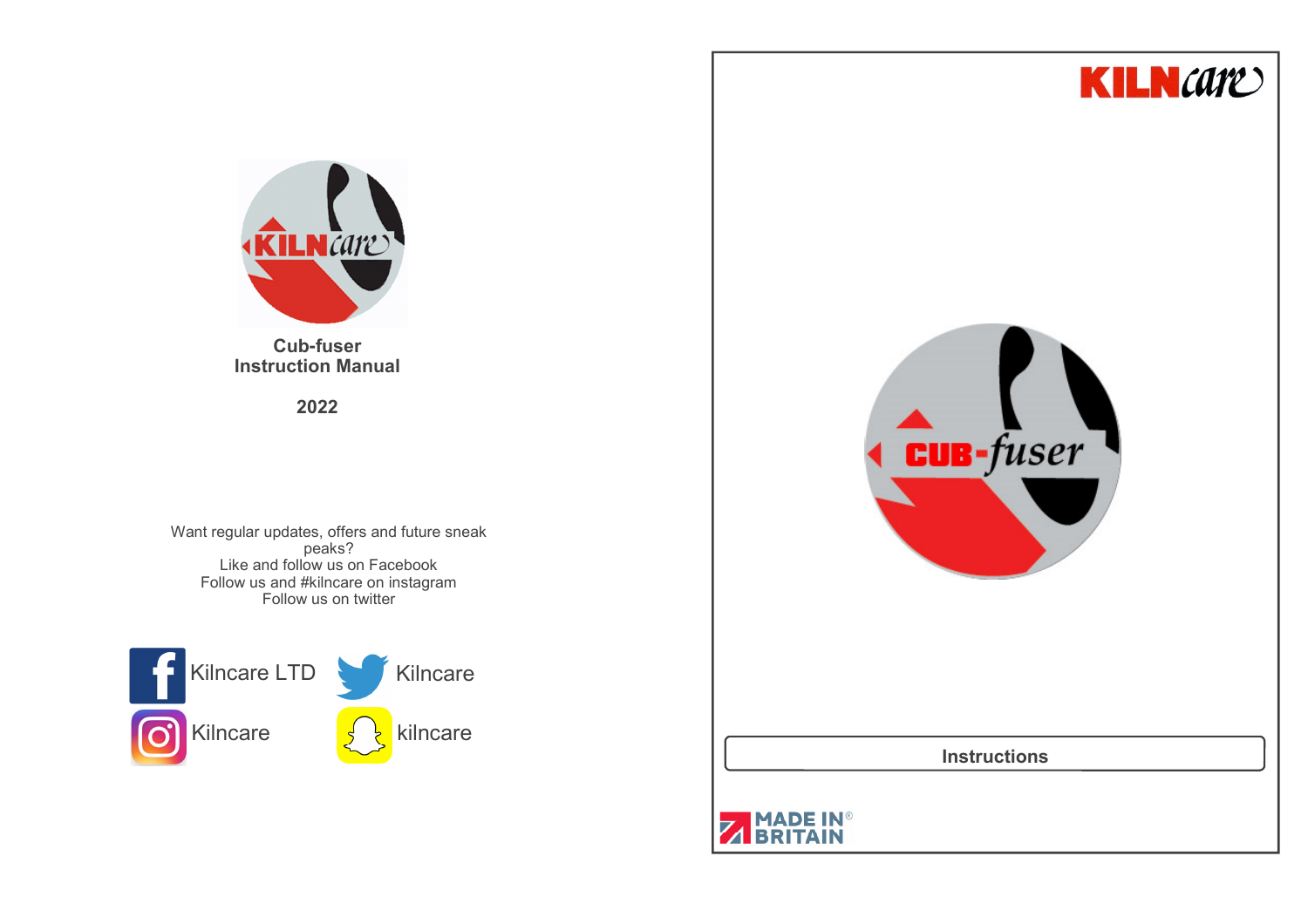

**Thank you for choosing to purchase a Cub-Fuser or Cub-fuser-D kiln for your glasswork.**

**We hope you will have many years happy use out of your kiln.** 

**These kilns underwent a huge amount of research and testing in order to make them, what we believe, two of the most robust and reliable kilns in the world.**

 **Please read this manual fully to get to know your kiln before use.**

#### **Index**

Page 2Safety notices.

- 3For your records.
- 4Where to site your kiln. Optional stand.
- 5Electrical connection. Initial firing.
- 6Initial firing.

7Operation.

- 9Damaged brick, element replacement.
- 11KCR32C Instructions.
- 15Trouble shooting.
- 16Contact us.
- 17Your notes.
- $20<sup>2</sup>$ CE Certificate

## **Safety notices**

Your Cub-fuser is designed and built to meet all European Directives and British Standards.

 However, as with all kilns, there are certain measures that you must take to achieve optimum safety.

# **European Declaration of Conformity.**

Kilncare Limited, The Kiln Works, 907 Leek New Road, Baddeley Green, Stoke on Trent, Staffordshire, United Kingdom, ST2 7HQ.

We declare that the equipment described below was manufactured ourselves to comply with directives listed.

 We do not give any assurance that the equipment is suitable for any purpose other than that listed below and must be operated and maintained in accordance with our operating instructions.

> **Products.** Cub-fuser kiln.Cub-fuser-D kiln.

#### **Directives.**

 LVD - Low Voltage Directive 2006/95/EC. EMC - Electromagnetic Compatibility Directive 2004/108/EC# ##The equipment is intended for use only in premises having a service current capacity of 100 A per phase, supplied from a distribution network having a nominal voltage of 400/230 V, The user should determine in consultation with the supply authority, if necessary, that the service current capacity at the interface point is sufficient for the equipment.

**Harmonized Standards.**

BS EN 1088:1995+A2:2008, BS EN 55014-1:2006, BS EN 55014-2:1997.

**Description.** General Glass Kiln.

**Purpose of use.** Glass fusing, slumping and colouring up to the maximum temperature stated on the kiln data plate.

> **Product serial number.**As per affixed data plate.

> > **Manufacture year.**2022

Technical documentation is held for this product.

 Lee Sherwin,Director,

Sthewer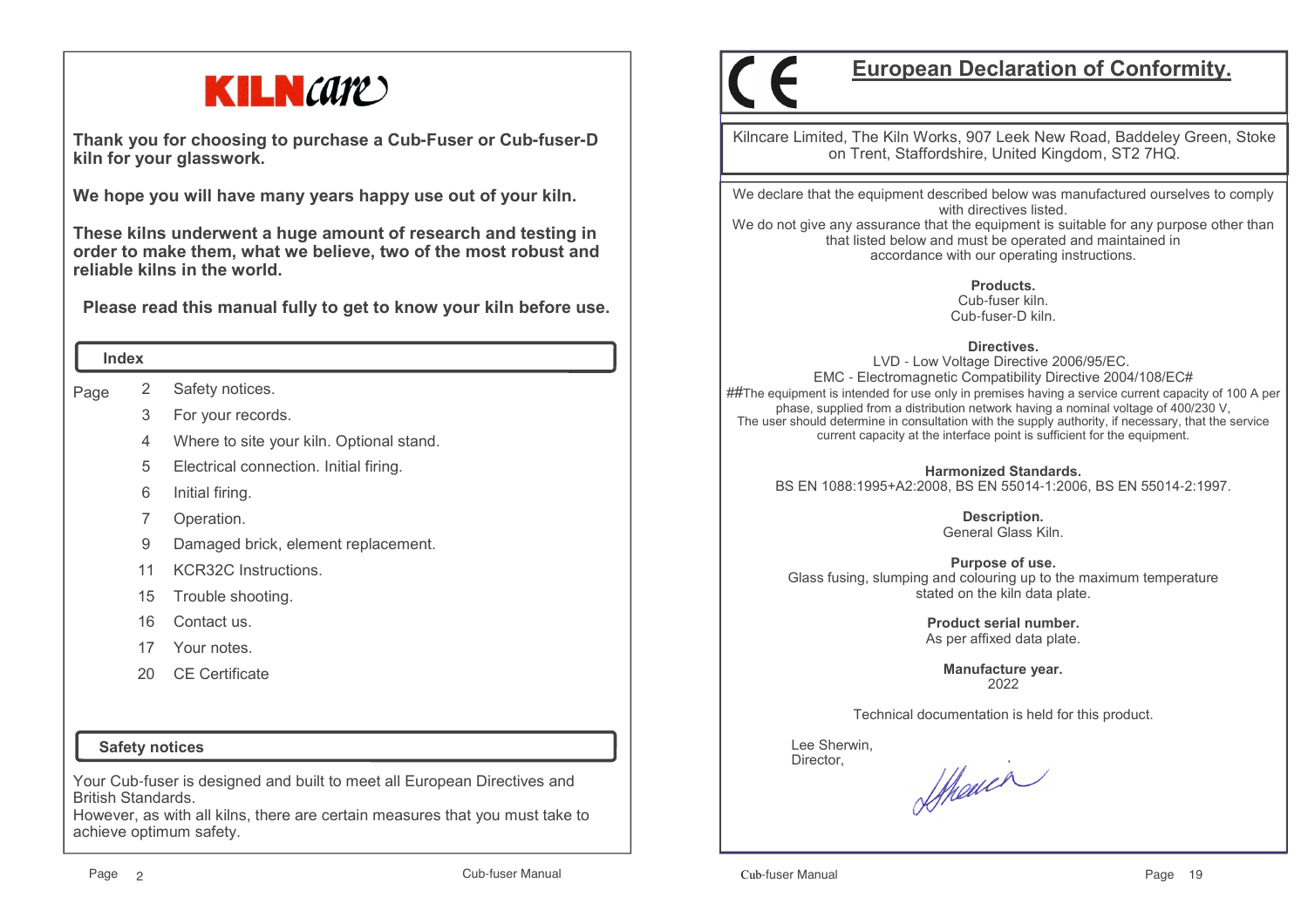#### **Electricity**

 The Cub-fuser meets all Electrical Safety Directives, including a lid safety switch. However, the kilns are electric and as such certain measures should be taken.

Keep the kiln dry.

Never attempt to remove any of the kiln cover panels or do any repair work on the kiln unless the mains electricity is safely disconnected.

Never use the kiln if external cables are damaged.

Have the kiln tested by a competent person at least every 12 months.

Never turn the power on to the kiln when the KCR32Cis not plugged in.

#### **Hot Surfaces**

 The kiln will have hot surfaces. Do not touch the kiln when it has been on for any period of time as the case temperatures will rise with time.

Keep pets clear at all times.

Keep the kiln clear of flammable items such as curtains etc.

 **Your new arrival**

**For your recordsDate of purchase. \_\_\_\_\_\_\_\_\_\_\_\_\_\_\_\_\_\_\_**

**Company purchased from**  $\qquad$ 

**First date of use \_\_\_\_\_\_\_\_\_\_\_\_\_\_\_\_\_**

**Unpacking your kiln** Once unpacked, please show consideration to the environment when disposing of your kiln packaging.

#### **Where to install your kiln**

 Position the kiln allowing a minimum of 30cm clearance around both sides. The kiln casing will get hot and so any combustible material must be kept at a safe distance. Never leave combustible materials on the kiln lid or touching the kiln during a firing.

Do not site the kiln close to flammable items such as curtains etc.

 $\mathcal{L}=\{x\in\mathcal{L}^{\infty}\mid x\in\mathcal{L}^{\infty}\}$ 

 $\mathcal{L}=\{x\in\mathcal{L}^{\infty}\mid x\in\mathcal{L}^{\infty}\}$ 

 $\mathcal{L}=\{x\in\mathcal{L}^{\infty}\mid x\in\mathcal{L}^{\infty}\}$ 

 $\mathcal{L}=\{x\in\mathcal{L}^{\infty}\mid x\in\mathcal{L}^{\infty}\}$ 

 $\mathcal{L}=\{x\in\mathcal{L}^{\infty}\mid x\in\mathcal{L}^{\infty}\}$ 

 $\mathcal{L}=\{x\in\mathcal{L}^{\infty}\mid x\in\mathcal{L}^{\infty}\}$ 

 $\mathcal{L}=\{x\in\mathcal{L}^{\infty}\mid x\in\mathcal{L}^{\infty}\}$ 

 $\mathcal{L}=\{x\in\mathcal{L}^{\infty}\mid x\in\mathcal{L}^{\infty}\}$ 

 $\mathcal{L}=\{x\in\mathcal{L}^{\infty}\mid x\in\mathcal{L}^{\infty}\}$ 

 $\mathcal{L}=\{x_1,\ldots,x_n\}$  , we can assume that  $\mathcal{L}=\{x_1,\ldots,x_n\}$  , we can assume that  $\mathcal{L}=\{x_1,\ldots,x_n\}$ 

 $\mathcal{L}=\{x\in\mathcal{L}^{\infty}\mid x\in\mathcal{L}^{\infty}\}$ 

 $\mathcal{L}=\{x\in\mathcal{L}^{\infty}\mid x\in\mathcal{L}^{\infty}\}$ 

 $\mathcal{L}=\{x\in\mathcal{L}^{\infty}\mid x\in\mathcal{L}^{\infty}\}$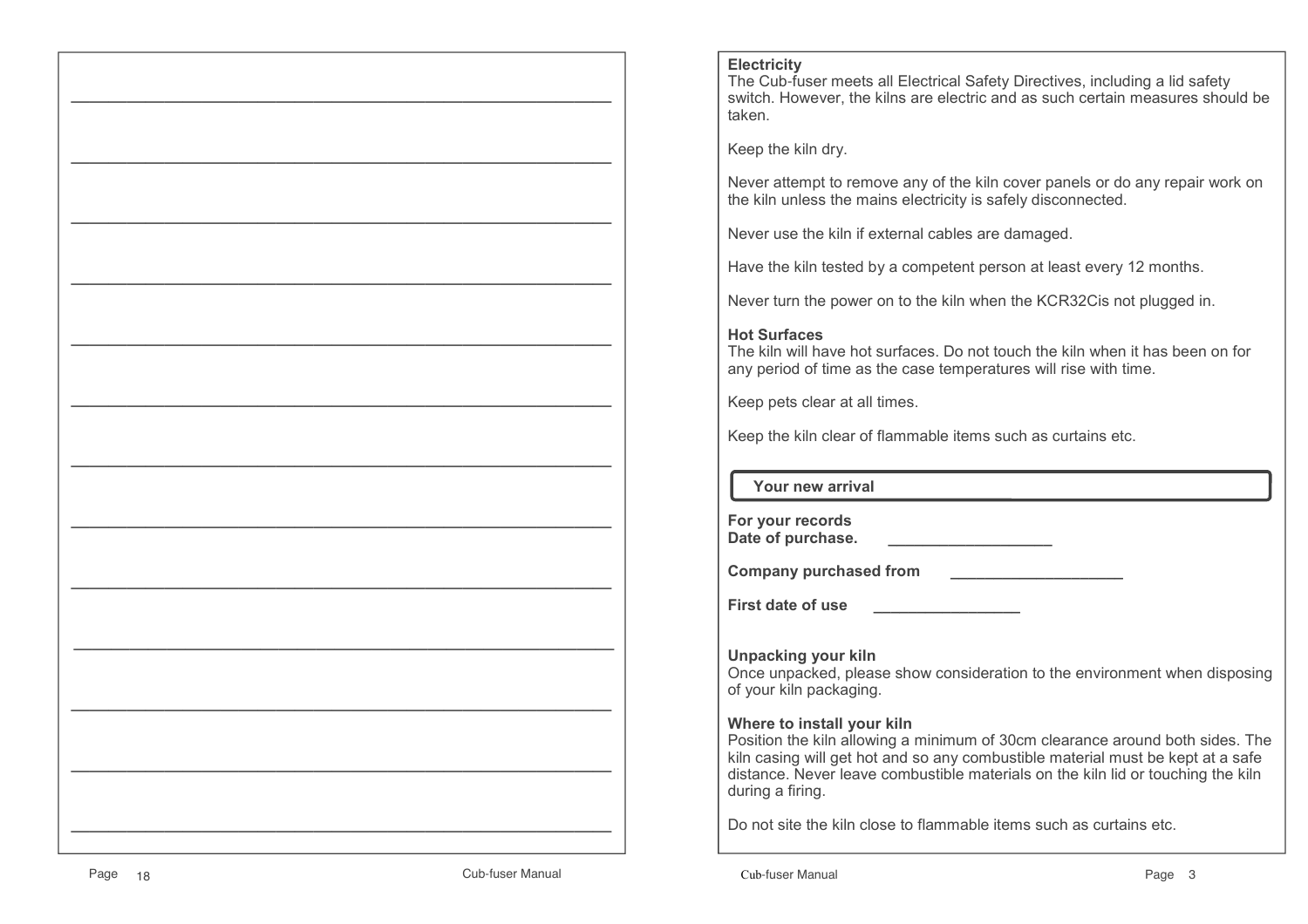The floor or bench must be capable of carrying the weight of the kiln. The Cub-fuser does have air clearance under it and so there should be no need to protect the bench top, however, if your firings are to be prolonged then it is advisable to sit the kiln on a heat resistant material.

Consideration must also be given to the ceiling area above the kiln as heat will radiate upwards from the kiln.

I**MPORTANT**. The top of the lid and the sides of the Cub-fuser will see high temperatures, so careful consideration must be given to siting with regard to the safety of children and pets.

It is advised that the kiln is left untouched until the kiln has finished it's given program and fully cooled.

 Remember, whilst the kiln is cooling it may be possible that the external case temperature actually increases.

Do not site the kiln outside.

It is advised to site the kiln in a room that has ventilation.

The floor or the bench that the kiln is to be sited on should be as flat as possible. If there is a twist or unevenness in the surface it can cause the kiln lid to sit slightly to one side or the other. Although this will have no damaging effect to the kiln, it can cause the lid catch to be difficult to operate as it may then be out of line.

## **Optional Stand**

 If you have chosen the optional stand it will have been delivered with the kiln in "flat pack" guise.

You will have 2 x shelves, 4 x legs, 1 x KCR32C mounting bracket, 32 pins and 32 locking nuts.

Note that the fixing holes in one of the shelves are wider apart than in the other. The shelf with the wider holes is the top shelf.

 For best results in achieving the flattest possible stand for the kiln, we recommend that the stand is positioned in its final position with all of the pins located and the locking nuts only "pinch" tightened.

Next, place the kiln onto the stand. The fact that the pins are not fully tightened will allow the weight of the kiln to level the stand.

Once the kiln is in its final position the locking nuts can be fully tightened.

If the KCR32C bracket is to be used, it mounts using the top 2 pins in the right

| <b>Notes</b> |  |
|--------------|--|
|              |  |
|              |  |
|              |  |
|              |  |
|              |  |
|              |  |
|              |  |
|              |  |
|              |  |
|              |  |
|              |  |
|              |  |
|              |  |
|              |  |
|              |  |
|              |  |
|              |  |
|              |  |
|              |  |
|              |  |
|              |  |
|              |  |
|              |  |
|              |  |
|              |  |
|              |  |
|              |  |
|              |  |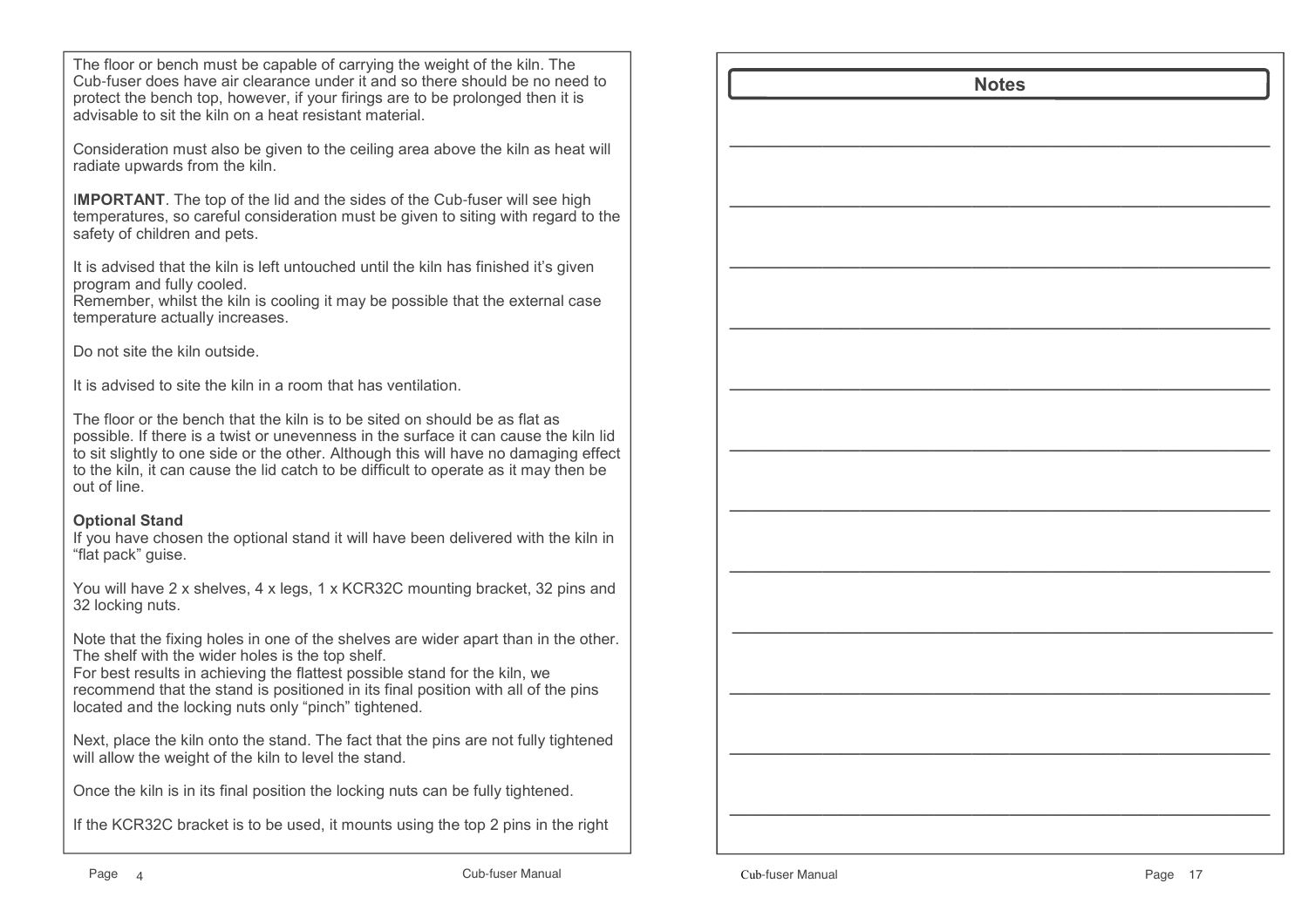#### **A crackling noise can be heard when the kiln is firing.**

 This will be a loose connection and needs to be fixed immediately by a competent person.

Continued use will almost result in the connection failing.

### **The door catch doesn't line up**

 Check the surface that the kiln is sitting on. It is almost certain that it is uneven or twisted.Level the surface or relocate the kiln and the catch will line up.

#### **Damaged lid seal**

 There are no repairs available for a damaged lid seal. If glow from the inside of the kiln is not visible whilst the kiln is firing it is unlikely that the work will see any ill effects.

 If the inside of the kiln is clearly visible when the kiln is at temperature then you may need to return the lid or hole kiln to Kilncare for relining.

## **Back up**

We pride ourselves on our back up and after sales service and so in the unlikely event of any problems please do not hesitate to call our staff for friendly help and advise.

#### **Contact us at**

Kilncare ltd, The Kiln Works, 907 Leek New Road, Baddeley Green, Stoke on Trent, Staffordshire, United KingdomST2 7HQ,

Tel +44 1782 535915,/ 535338

E-mail sales@kilncare.co.uk,

Web www.kilncare.co.uk

hand side leg (looking from the front).

KCR32C mounting bracket when attached to stand mount bracket.



# **Electrical connection**

The Cub-fuser comes fitted with a 13 amp plug top fitted. It is designed to work from standard 230v socket outlets.

It is not advisable to use the kiln from an extension lead.

The electrical supply MUST have a sound earth connection. It is advisable to have your chosen socket outlet tested by a qualified electrician prior to use to ensure its sound condition.

 The Cub-fuser-D is a 4.5 kw unit and can be connected to a suitable 230v supply as in diagram 1.4 The electrical supply MUST have a sound earth connection.

It is advisable to have your Cub-fuser-D connected to the electrical supply by a qualified electrician.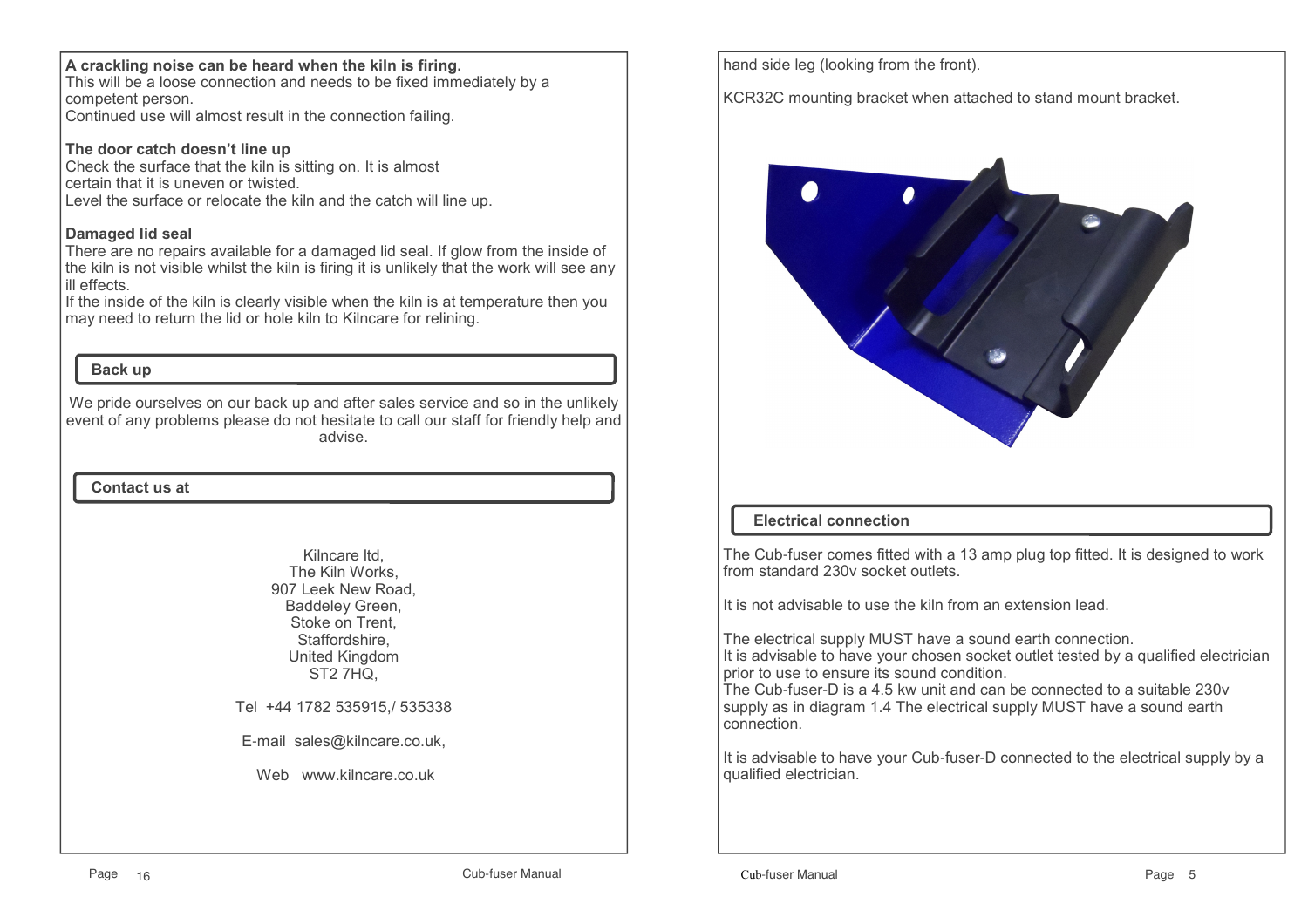

#### **KILNS AND R.C.D. "TRIPS"**

 Due to the nature of kilns and to the insulation material properties, a certain amount of leakage to earth will probably be evident, therefore the fitting of a 30ma R.C.D. in the circuit can create a fault condition at low temperatures if the kiln is damp, at higher temperatures as the kiln insulation heats up, when first fired or used after a long period of inactivity.

This problem is relatively rare but can be solved by the fitting of a 100ma R.C.D.

Consult us or a fully qualified electrician for advise.

#### **Initial firing**

Before using the kiln it is advisable to fire the kiln empty to a temperature of 600 degrees centigrade at a rate of around 85 degrees per hour. **Program 23 is pre-set for this firing. Consult the KCR32C instructions later in this manual.**

On the first firings, a slight odour will be emitted, this is the remnants of binding resins in the boards and should stop after two or three firings depending on temperature of the firings.

There may also be the appearance of smoke coming from the panels on the side of the lid. This the resins burning out from the end of the quartz element tubes and should be gone within a firing or two.

# **Kiln trouble shooting**

#### **KCR32C has no lights**

Check that the isolator that the kiln is plugged into/connected to is turned on.

Check the KCR32C is turned on via its power switch on the top of the KCR32C

With the kiln unplugged/disconnected, check the control plug attached to the KCR32C is correctly inserted into the control socket at the rear of the kiln and that it is secured with the socket clamp.

If the above appear correct contact Kilncare.

**KCR32C is working correctly, is showing that the kiln is receiving power but the kiln is not heating up and orange light is not illuminating.** With the kiln unplugged, check the control plug attached to the KCR32C is correctly inserted into the control socket at the rear of the kiln and that it is secured with the socket clamp.

 Is the lid safety switch operating correctly? Inside the right hand lid element panel there is a tilt switch which shuts off as the lid opens. The lid has to be in the closed position before the tilt switch will allow the elements to heat.

If the above appear correct contact Kilncare.

**KCR32C is working correctly, is showing that the kiln is receiving power but the kiln is not heating up even though the orange light is illuminating.**A kiln element problem. Either the kiln has lost an element or there is a faulty connection on an element.

Contact Kilncare.

**KCR32C shows an ERROR message.**

Consult the KCR32C manual and contact Kilncare.

## **A crackling noise can be heard when the kiln is firing.**

 This will be a loose connection and needs to be fixed immediately by a competent person.Continued use will almost result in the connection failing.

## **The door catch doesn't line up**

 Check the surface that the kiln is sitting on. It is almost certain that it is uneven or twisted.Level the surface or relocate the kiln and the catch will line up.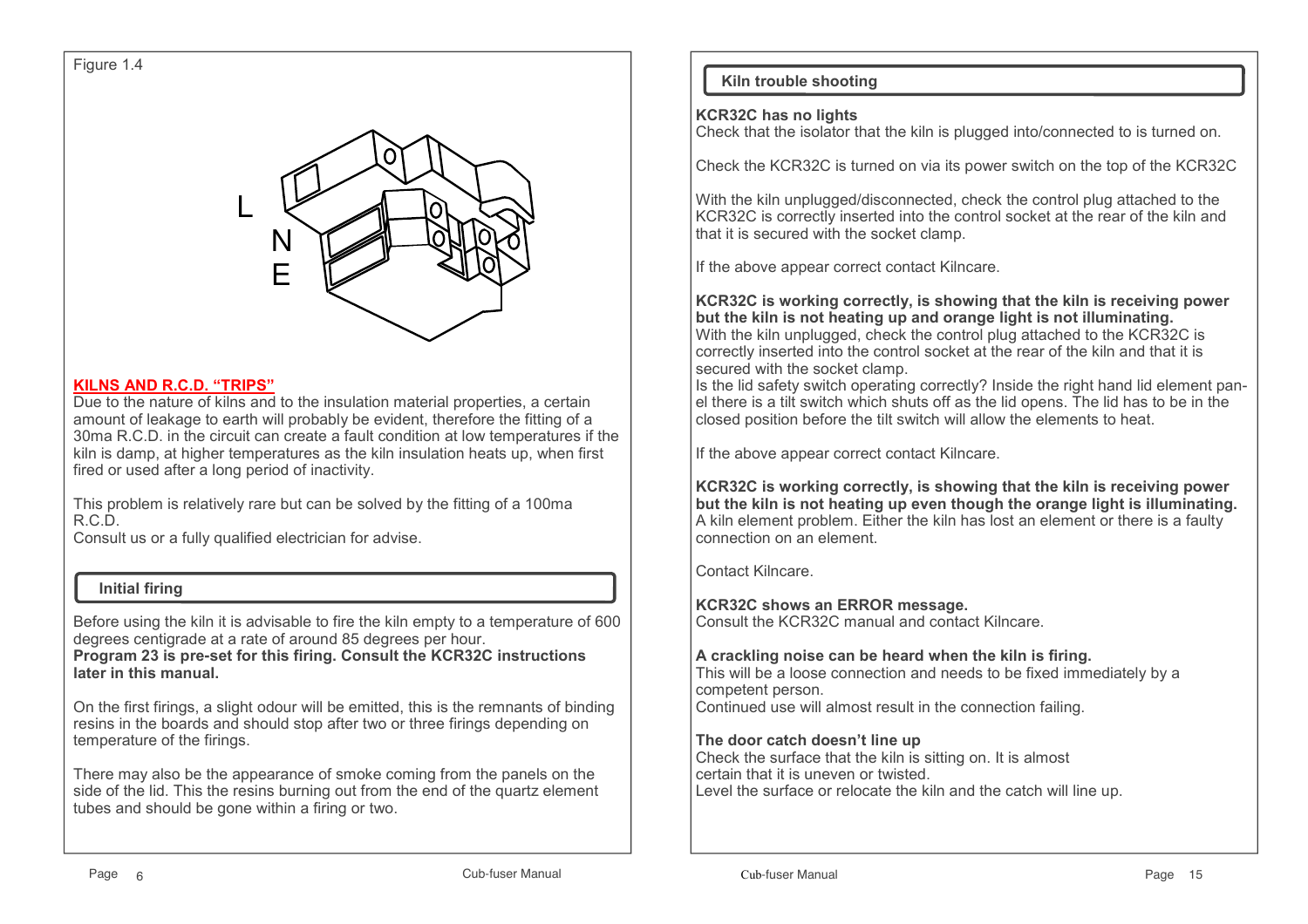| Pro<br>ය.<br>කු   | Description<br>Program     | Ramp<br>Seg 1<br>Rate<br>C/Hr | Temp<br>C<br>Seg 1<br>Soak | Seg 1<br>Soak<br>Time<br>mins<br>$\dot{\tilde{\pm}}$ | Ramp<br>Seg <sub>2</sub><br>Rate<br>C/Hr | Seg 2<br>Soak<br>Temp<br>C | Seg 2<br>Soak<br>Time<br>mins<br>$\dot{\tilde{\pm}}$ | Seg 3<br>Rate<br>C/Hr | Seg 3<br>Soak<br>Temp<br>C | Seg 3<br>Soak<br>Time<br>mins<br>$\dot{\tilde{\pm}}$ | Seg 4<br>Ramp<br>Rate<br>C/Hr | Temp<br>C<br>Seg 4<br>Soak | Seg <sub>4</sub><br>Time<br>Soak<br>mins<br>ビ<br>王 | Seg 5<br>Ramp<br>Rate<br>吉 |
|-------------------|----------------------------|-------------------------------|----------------------------|------------------------------------------------------|------------------------------------------|----------------------------|------------------------------------------------------|-----------------------|----------------------------|------------------------------------------------------|-------------------------------|----------------------------|----------------------------------------------------|----------------------------|
|                   | 4-6mm Float<br>Glass Fuse  | 150                           | 538                        | 00:10                                                | <b>FULL</b>                              | 840                        | 00:20                                                | <b>FULL</b>           | 538                        | 00:45                                                | 182                           | 427                        | 00:15                                              | END                        |
| $\mathbf{\Omega}$ | Glass Slump<br>4-6mm Float | 150                           | 538                        | 00:00                                                | 200                                      | 700                        | 00:20                                                | <b>FULL</b>           | 538                        | 00:15                                                | 182                           | 427                        | 00:00                                              | END                        |
| 3                 | 6mm Bullseye<br>Fuse       | 222                           | 677                        | 00:30                                                | 333                                      | 795                        | 00:10                                                | <b>FULL</b>           | 482                        | 01:00                                                | 83                            | 371                        | 00:01                                              | END                        |
| 4                 | 6mm Bullseye<br>Slump      | 167                           | 640                        | 00:10                                                | <b>FULL</b>                              | 482                        | 01:00                                                | 56                    | 371                        | 00:01                                                | END                           |                            |                                                    |                            |
| 5                 | 6mm System 96<br>Fuse      | 200                           | 500                        | 00:20                                                | <b>FULL</b>                              | 804                        | 00:12                                                | <b>FULL</b>           | 540                        | 00:40                                                | 150                           | 510                        | 00:20                                              | END                        |
| ဖ                 | 6mm System 96<br>Slump     | 155                           | 704                        | 00:00                                                | <b>FULL</b>                              | 540                        | 00:30                                                | <b>FULL</b>           | 510                        | 00:10                                                | 26                            | 371                        | 00:00                                              | END                        |
| $\overline{ }$    | Bottle Firing<br>Cycle     | 170                           | 510                        | 00:00                                                | 250                                      | 780                        | 00:10                                                | <b>FULL</b>           | 510                        | 00:00                                                | 70                            | 400                        | 00:30                                              | END                        |
| $\infty$          | Low Stain                  | 200                           | 570                        | 00:10                                                | <b>FULL</b>                              | 516                        | 00:30                                                | 100                   | 300                        | 00:00                                                | END                           |                            |                                                    |                            |
| တ                 | High Stain                 | 200                           | 665                        | 00.10                                                | <b>FULL</b>                              | 550                        | 00.20                                                | <b>FULL</b>           | 516                        | 00.30                                                | 100                           | 300                        | 00.00                                              | END                        |

For this initial firing we recommend that the kiln is in a well ventilated area. We suggest that prior to the initial firing, that you use this instruction manual and the controller manual to ensure you are familiar with all aspects of the kiln and usage of the KCR32C

### **Control**

 The KCR32C controller supplied with this kiln has already been set and the characteristics of the kiln have been entered in to it.

The kiln and the KCR32Cwill have already been put through a test firing at the factory.

Please read the instructions on control before starting to use your Cub-fuser.

The controller plugs into the kiln at the socket at the rear right hand side of the kiln. It will only plug in one way.

Once fitted close the clamp to ensure sound connection.

The small blue stand supplied in your Cub-fuser is for the KCR16. It can be used to sit the controller at a convenient angle on a bench top or to mount the controller to an adjacent wall using the fixing holes in the rear of the stand.

# **Operation**

## **The front vent**

 The kiln can be fired with the vent closed totally. If there is a concern that the item to be fired may be a little damp then it is advisable to leave the vent open until a temperature of around 550c is reached.

However, the vent is best used for releasing moisture as described above or for cooling.

If the vent is to be used for viewing the process during the firing then eye protection must be worn.

# **Loading**

Load the kiln with the glass items that are to be fired.

Remember glass will stick to the bricks so a separating medium must be used. This can take many forms including fibre paper or a refractory batt (shelf) covered with batt wash.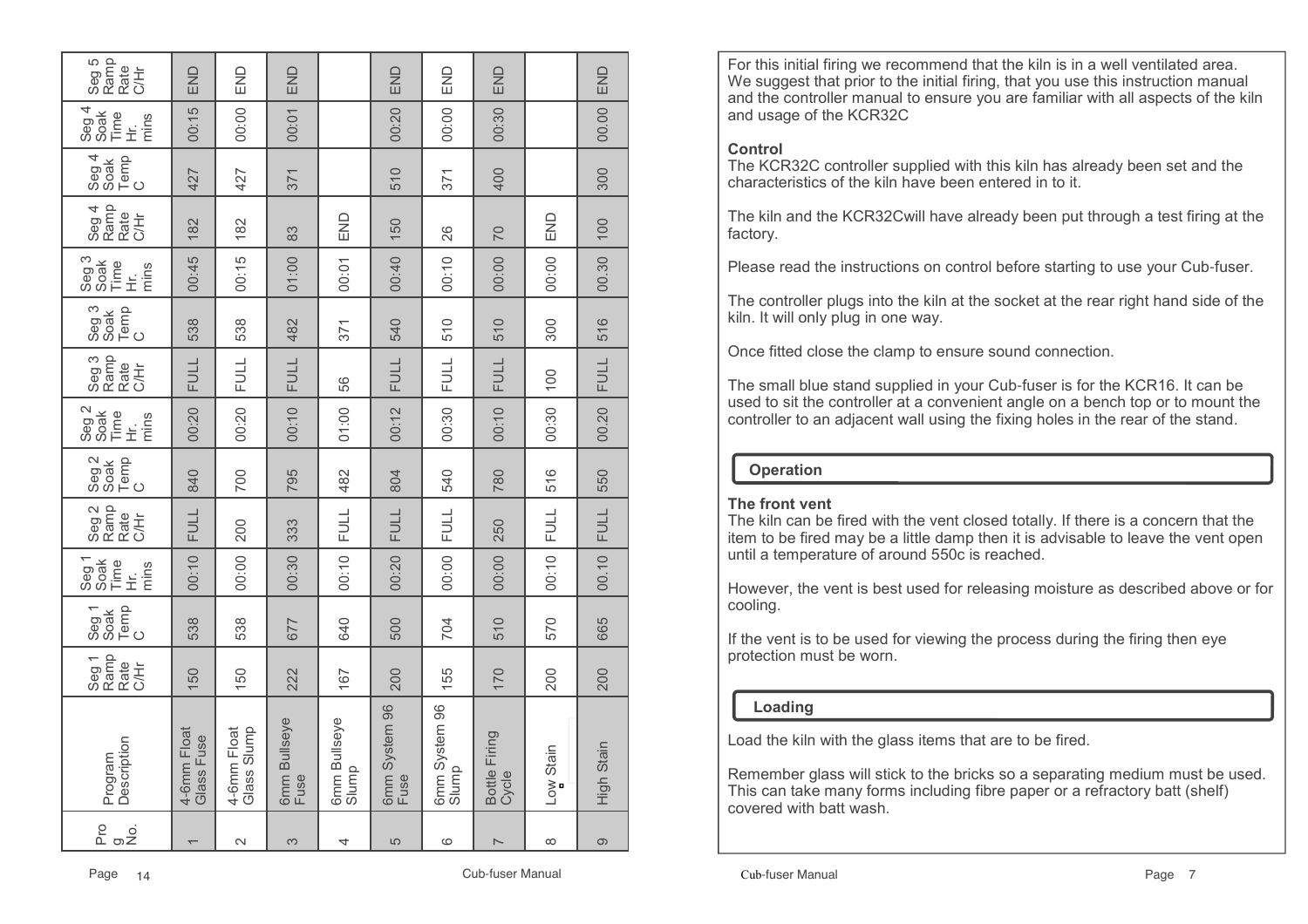It is not necessary that a kiln shelf is used and the work can be placed straight on the kiln floor if a separator is used, such a fibre paper etc to keep the glass from sticking to the kiln floor bricks when hot.

If a kiln shelf is to be used, it does not need to be raised from the kiln floor and the batt does not need to have a separator between itself and the kiln floor bricks.

 The glass will need a separator between itself and the batt for the same reasons as it need to be separated from the brick.

The kiln bricks do not need to be painted with battwash, just protect the area where the glass can touch with a separator.

Once the kiln has been loaded with the glass to be fired, lower the lid and clamp shut the clasp to ensure the lid seal remains tight throughout the firing.

Enter the firing cycle and start the KCR32C

# **What to expect on the initial firing**

Once the KCR32C has been stated and after a slight delay a red dot will appear on the controller display and a quiet click will be heard from the kiln. This is the relay of the kiln turning the kiln power on.

This click will be heard to click on and off at various points through the cycle as the KCR32C regulates the kiln temperature.

As mentioned on previous pages, a slight odour will be released and the insulation binders burn out.

# **Looking after your kiln**

REMEMBER, the kiln is for stained glass applications, fusing and slumping. IT IS NOT A MOULD DRYER.

Moulds used for slumping can contain a huge amount of water, it is recommended that the mould is thoroughly dried prior to insertion in the kiln.

The kiln will operate with a wet mould in it but the kiln was not designed to expel large quantities of water vapour from its chamber. Continued use of wet moulds in the kiln chamber could result in premature deterioration of the kiln structure.

#### beeps will be heard.

 This temperature will be held indefinitely or until the pause button is pressed again. When the pause is stopped the kiln will continue through the program from where it was paused. Again a confirmation beep will be heard.

#### **To forward a program**

 At any time the controller can be made to skip to the next segment. To do this, press and hold the "up" key for 4 seconds. This can be useful if the pause button has been used. It may be that at the end of the manual pause you do not require the kiln to finish the rest of that section and so the program can be moved on to the next section or end using this key.

#### **To view entered program data**

 This can be done whether the kiln is firing or not. Press the "step key", each press will forward the display to the next section.

#### **To alter program data while the kiln is firing**

 Press the "step" key until the desired value is displayed. Alter it using the "up" or "down" keys.

## **Example program**

 If you require the kiln to start a 7am, fire as fast as it can to 800c then hold for 10 hours. It would be programmed like so. We will presume that it is being programmed at 5pm the evening before. We will make this program 4.

Press "step". Use "up" or "down" to select "Pr 4" in the main display. Press "step". Use "up" or "down" keys to enter "FULL" for ramp rate. Press "step". Use "up" or "down" keys to enter "800" for temperature. Press "step". Use "up" or "down" keys to select a dwell time of "10.00" hours. Press "step" Use "up" or "down" keys to enter "END" for ramp rate. Press "start" Use "up" or "down" keys to select a delay time of "14.00" hours.Main display will show "14.00" with a flashing dot as the time counts down. After 14 hours the kiln will start.

For more detailed KCR32C instructions consult the KCR32C manual supplied separately.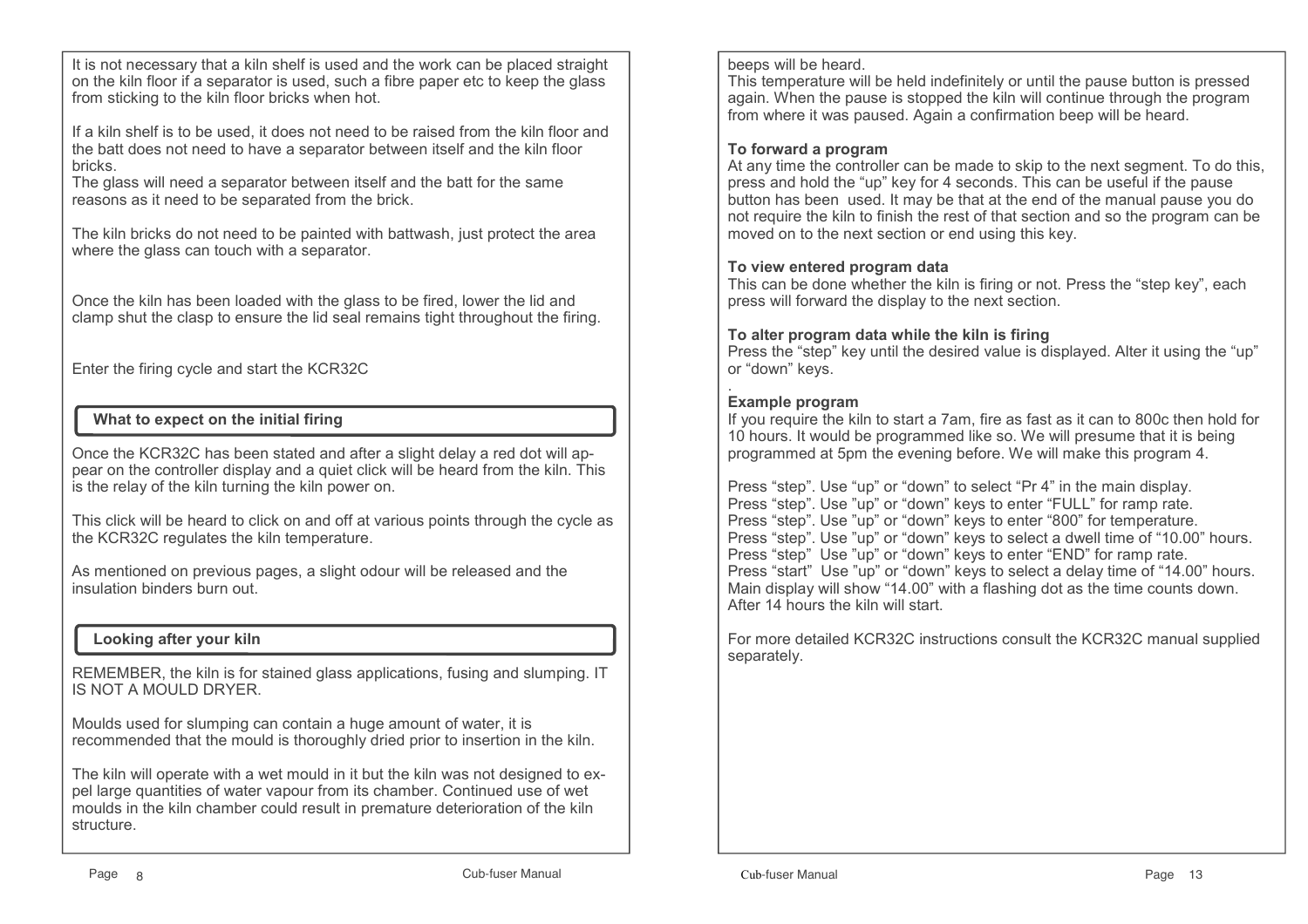Press "step". The main display will show a temperature, for instance "85", "FULL" or "END". The segment display will now show "2", this is segment 2. The ramp light will illuminate above the main display.

 This segment is how fast you would like the kiln to reach its second temperature.

 At this point, if the kiln is required to finish, press the "down" key until "END" is shown in the top display. End is below 0000 on the main display.

All the above is segment 1 and the start of segment 2, the controller has 9 segments and so for more complicated firings carry on as above by setting the next time, temperature and dwell.

 When you have programmed all you require, select "END" at the start of the following segment.

**After a few seconds the display will time out and show the kiln temperature.**

#### **To run a program**

 Press "step" the main display will show "Pr " and the program number. Use the "up" or "down" keys to select the program number required.

Press "start" and the main display will show a time, for instance "00.10" or "PASS". The segment display will show " 1 " and the time light above the main display will illuminate.

 Delay is the time in hours and minutes before the kiln will actually start. Set the desired time using the "up" and the "down" keys. If no delay is required hold the down key until the display shows "PASS". Pass is below 0.00. The kiln starts automatically after a few seconds if no time is entered.

If a delay has been set the main display will act as a count down timer showing the hours and minutes remaining before the kiln starts to fire. A flashing dot in the main display will indicate the timer is running.

As the kiln fires the main display will show the kiln temperature and the segment display will show the segment number. If the kiln is climbing, the upward facing ramp triangle will illuminate, the downward facing triangle will illuminate on a cooling ramp and when the kiln is holding temperature both will illuminate.

**To stop a program**

Press "start/stop".

#### **To pause a program**

 Press and hold the "down" button. The top display will alternate between the current temperature and " Paused ". As the program pauses two confirmation Care must be taken not to load the kiln to a height that will result in the elements being closed on to the load. This invariably results in broken element tubes.

 When shutting the kiln lid, gentle operation will also prevent accidents. Depending on use, it is advisable to check all electrical connections are tight every 6 months or so and that no cables are discolouring due to heat.

## **Damaged Brick replacement**

In the event of an accident during loading or an unfortunate mishap during the firing, the bricks of the bed are fully replaceable.

To remove a brick, simply loosen it by hand and lift clear. You may need to dig a screwdriver into the brick to aid the lift.

Ensure that the remaining hole is clear of any left behind pieces of brick then slide in the new one. The kiln can then be used immediately.

Remember, always wear a dust mask and carry out work in a well ventilated area when repairing or replacing refractory items that have been previously fired.

## **Element Replacement.**

In the event of an element failure, replacement is easily done. Firstly, unplug the kiln from the electrical supply or ensure that the electrical supply is safely off, then unscrew the two side cover boxes that cover the element connections and let them hinge downwards.

It is now possible to replace the elements with the side boxes in the lowered position and still attached to the kiln lid. If the cover boxes do need to be removed take extreme care so as to not let the power cables pull at the element tubes.

Determine which element has blown, (for this a circuit tester may be required). There are three elements in the Cub-fuser-D, each element consists of a pair of tubes.

Disconnect both ends of the elements from their porcelain connector blocks and remove the two collars from the two tube ends.

Now slide out the element and both tubes out as one. **IMPORTANT.** For this step it is strongly advised that the room is ventilated and